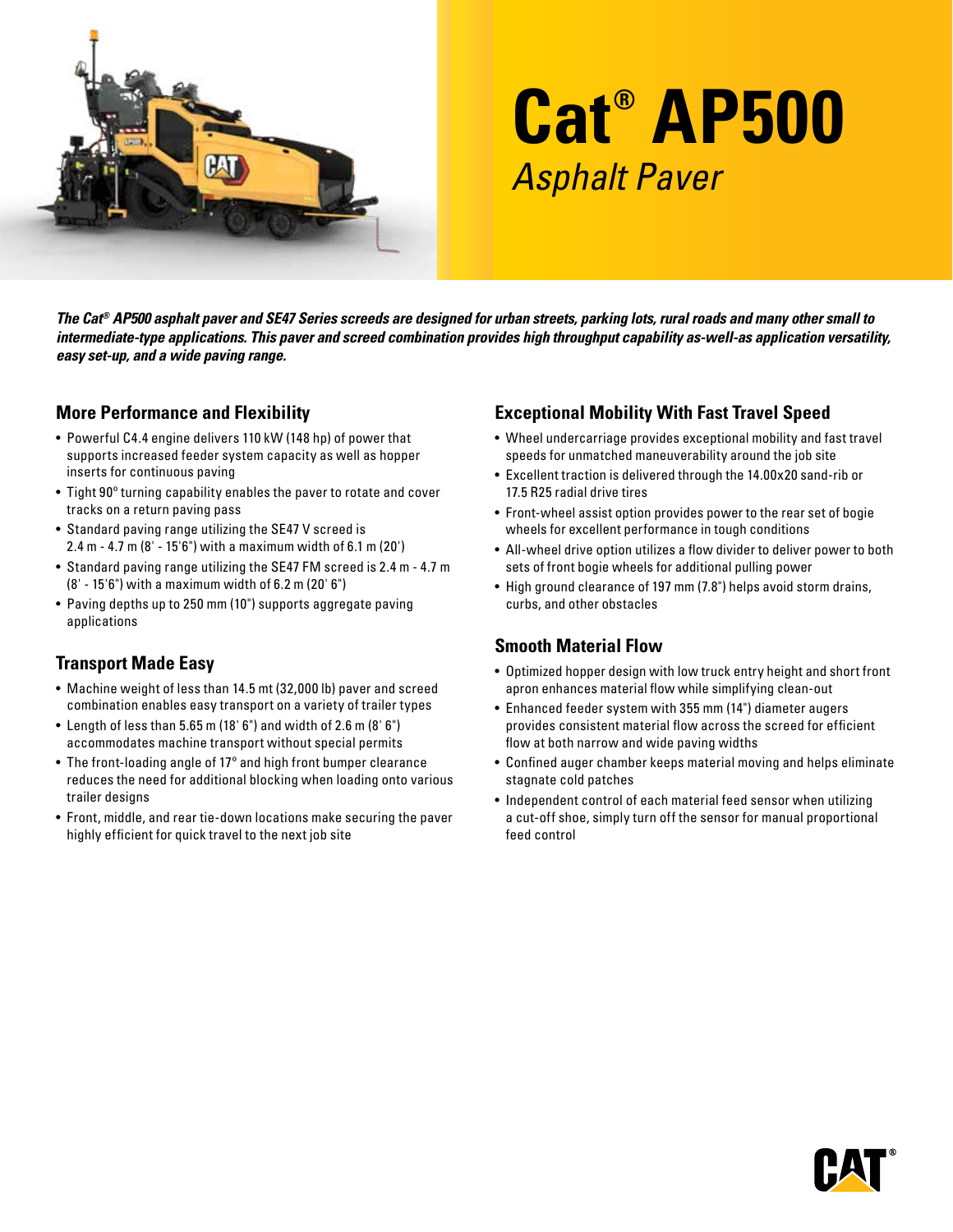## **More Comfort**

- Ventilation system draws fumes from the auger chamber and redirects them away from the operator for a more comfortable working environment
- Dual independent consoles provide operation from either side of the machine for optimal visibility to curbs, edges, and transverse joints
- Dual independent seats swing out 40º beyond the platform for good visibility to curbs and obstacles
- Optimized height and integrated exhaust provide unobstructed visibility around the machine
- Optional screed and paver mounted umbrellas offer protection from direct sunlight
- Heated seat option delivers comfort in cool weather
- High visibility 76 mm (3") seat belt assists with crew safety compliance

# **Easy Viewing Displays, Simple Operation**

- High-definition, touchscreen displays with adjustable brightness control for all types of lighting conditions, including direct sunlight
- High-visibility touch screen operating display with simplified menu structures, intuitive graphics, and short-cut keys help simplify machine adjustments
- Single-touch functions from main screen include screed heat, washdown system, vibratory activation, ventilation system, accessory panel
- Operating displays can be tailored to specific language requirements with multiple options available
- Wash-down system includes level indication

# **Screeds That Deliver Quality**

- SE-Series screeds deliver excellent ride, density, and mat texture while providing superior adjustment capabilities
- Screeds with front-mounted extenders and rear-mounted extenders are available
- Cat Grade Control or Basic Grade Control options available
- Refer to the screed "Key Features" for more details

## **Low Owning and Operating Costs**

- Durable Cat C4.4 engine provides 110 kW (148 hp) of power and meets U.S. EPA Tier 4 Final and EU Stage V emissions
- Exclusive Eco-mode and Automatic Engine Speed Control reduce fuel consumption and lower sound levels for better comfort and communication
- Conveyor bed plates and chain guards designed to minimize labor requirements and provide lower cost replacement
- Maintenance-free high torque motors reduce service requirements for the auger and conveyor drive systems

#### **Cat Electronics**

- Cat Electronic Control Modules (ECM) and ET compatibility simplifies diagnostics and trouble-shooting procedures
- Dedicated auto reset circuit breaker for material sensors

## **Product Link™ Elite**

- Make timely, fact-based decisions to maximize efficiency, improve productivity, and lower owning and operating costs
- Easily track location, machine hours, fuel usage, and idle time
- Diagnostic codes are made available through online web applications
- Remote flash works around your schedule to ensure your machine's software is up to date for optimal performance

## **Service and Repair Kits**

- Paver and screed service and repair kits include all the parts necessary to complete specific repairs
- Cat genuine parts are manufactured to precise specifications and designed for optimal performance and maximum uptime
- Repair kits are identified by a single part number to make ordering easy
- Select kits are available to be packaged as a kit by the dealer for overthe-counter purchases or through the dealer service shop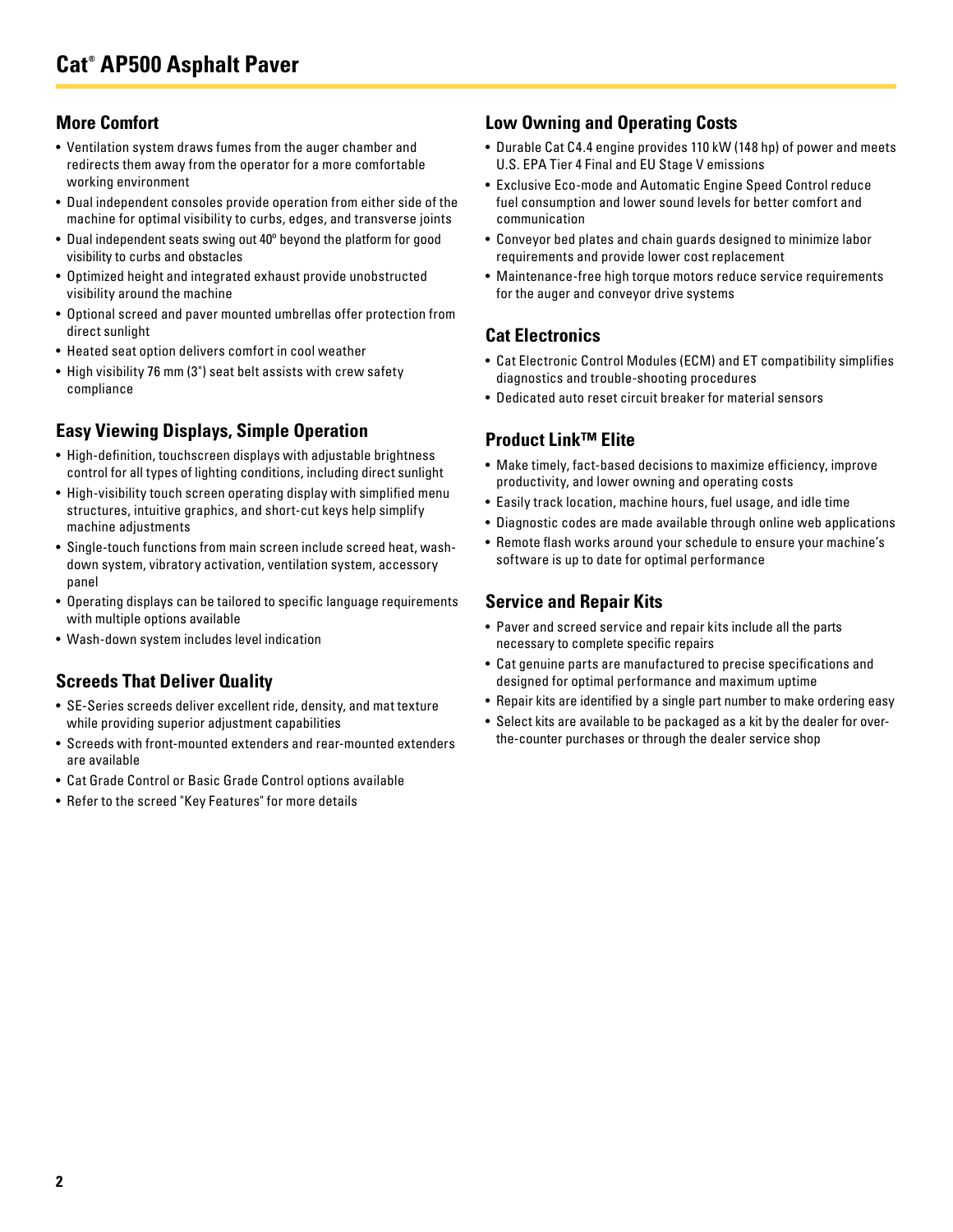# **Standard and Optional Equipment**

Standard and optional equipment may vary. Consult your Cat dealer for details.

|                              | Standard | <b>Optional</b> |
|------------------------------|----------|-----------------|
| <b>OPERATING ENVIRONMENT</b> |          |                 |
| Canopy                       |          |                 |
| Deceleration pedal           |          |                 |
| Dual operating consoles      |          |                 |
| <b>Heated seat</b>           |          |                 |
| Steering guide               |          |                 |
| Umbrella - tractor or screed |          |                 |
| Ventilation system           | ✓        |                 |
| Side shields                 |          |                 |
| Windshield - requires canopy |          |                 |
|                              |          |                 |

#### **TECHNOLOGY**

| <b>Cat Grade Control</b>                    |  |
|---------------------------------------------|--|
| <b>Basic Grade Control</b>                  |  |
| Product Link™ Elite 643 (cellular)          |  |
| Product Link Elite 683 (cellular/satellite) |  |

#### **POWERTRAIN**

| All-wheel drive              |  |
|------------------------------|--|
| Ballast-front weights        |  |
| Cat C4.4 - four-cylinder     |  |
| Cooling fan - variable speed |  |
| Front-wheel assist           |  |
| Radial drive tires           |  |
| Sand-rib drive tires         |  |

| <b>ELECTRICAL SYSTEM</b>                     |  |
|----------------------------------------------|--|
| 1400 CCA battery                             |  |
| 150-amp alternator                           |  |
| 12-volt charging system                      |  |
| Automotive-type fuse system                  |  |
| Auto-reset breaker for material feed sensors |  |
| Battery - maintenance-free                   |  |
| Cat Electronic Technician (Cat ET)           |  |

|                                   | Standard | <b>Optional</b> |
|-----------------------------------|----------|-----------------|
| <b>MATERIAL DELIVERY</b>          |          |                 |
| Auger extensions $-0.15$ m (6")   | ✓        |                 |
| Auger extensions $-0.46$ m (1.5') |          |                 |
| Mainframe extensions - power      |          |                 |
| Mainframe extensions - manual     |          |                 |
| Material feed sensors - contact   |          |                 |
| Material feed sensors - sonic     |          |                 |
| Push-roller - adjustable          |          |                 |
| <b>Truck hitch</b>                |          |                 |
| Wash-down pump and reel           |          |                 |

#### **SERVICE AND MAINTENANCE**

| Hydraulic oil - Cat HYDO Advanced                                    |  |
|----------------------------------------------------------------------|--|
| Remote access drains                                                 |  |
| Remote flash                                                         |  |
| Service repair kits                                                  |  |
| Sampling ports for Scheduled Oil Sampling<br>(S.0. S <sup>SM</sup> ) |  |
| Sight Gauges - engine coolant, hydraulic oil                         |  |

#### **SAFETY**

| .                             |  |
|-------------------------------|--|
| Alarm – back-up               |  |
| Horn – warning (front & rear) |  |
| Lights – LED Working          |  |
| Lights - LED Roading          |  |
| Mirror package                |  |
| Warning beacon - LED          |  |
|                               |  |